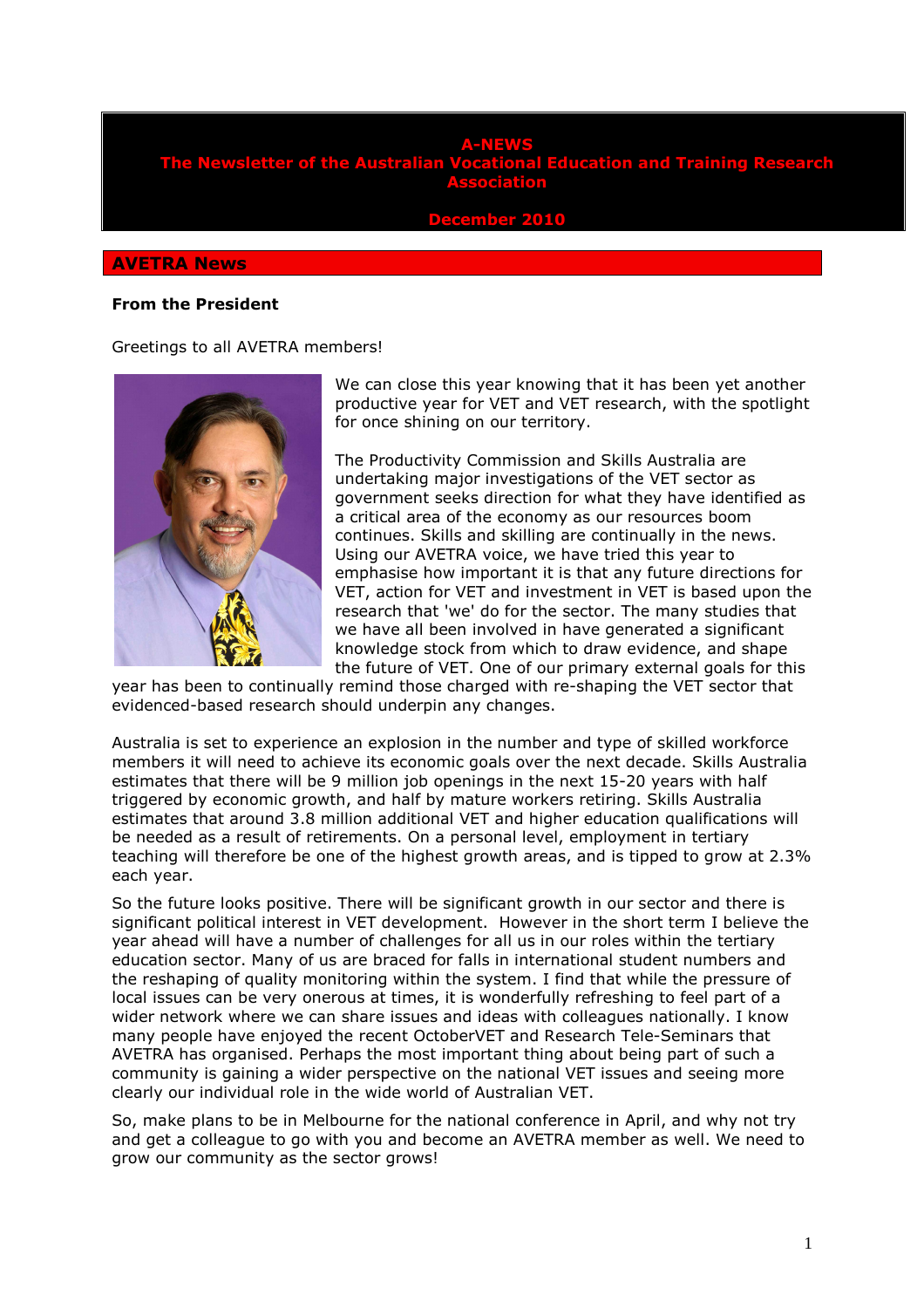I wish you all good researching!

*Llandis Barratt-Pugh President of AVETRA, Edith Cowan University, December, 2010.* 

# **AVETRA News**

# **AVETRA 2011 Conference news**

The AVETRA 14<sup>th</sup> National Conference entitled: "Research in VET: Janus - reflecting back, projecting forward" will be held in Melbourne from 27 – 29 April 2011 at the Rendezvous Hotel, Flinders Street, Melbourne. The conference will be structured around the following themes:

- The tertiary sector Rethinking pedagogies and pathways
- VET work and VET workers
- Reflecting back … lessons for the future?
- Access and Success learner engagement
- Skilling for a sustainable future
- New Researchers

Keynote speakers confirmed for the conference include:

- Professor Roger Harris, University of South Australia
- Associate Professor Leesa Wheelahan, L.H. Martin Institute, University of Melbourne
- Dr John Rice, National Centre for Vocational Education Research
- Dr Gary Willmott, Institute of Adult Learning, Singapore

Further details of the program will be made shortly via the AVETRA website. Mark the dates down in your diaries!

# **AVETRA member elected to peak council**

Associate Professor Michele Simons of the University of South Australia and AVETRA Secretary has been elected to the Board of the Council for the Humanities, Arts and Social Sciences (CHASS).

CHASS promotes and provides advocacy services for the humanities, arts and social sciences. The Council serves as a coordinating forum for teachers, researchers, professionals and practitioners in the sector.

Congratulations to Michele on this achievement and for representing VET research issues in this important forum.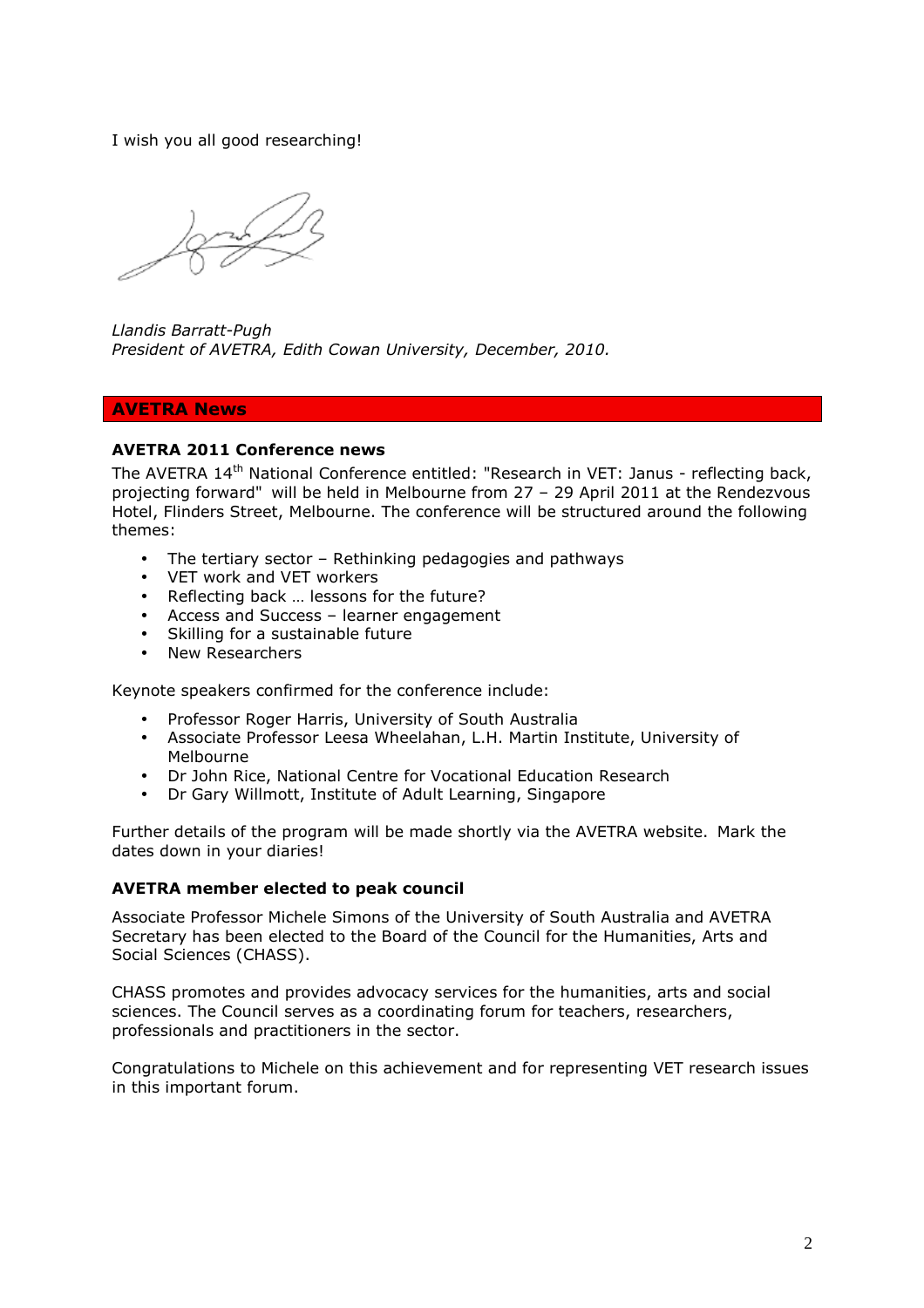# **Research and VET News**

### **Building VET researcher capacity initiative to continue**

NCVER's commitment with AVETRA to building research capacity in the vocational education and training (VET) sector has seen the establishment of a range of scholarships such as the Community of practice (CoP) scholarship for VET practitioners.

In 2010, NCVER undertook a review of its building researcher capacity initiative which found that the program has achieved a high profile among VET practitioners, however, more work needs to be done to find the best ways to engage new researchers and enhance the research capacity of the VET sector.

Recently, NCVER announced the program will be funded for a further three years until 2013.

To download a copy of the *Review of NCVER building researcher capacity initiative* visit www.ncver.edu.au/publications/2306.html

**Please note**: To download this report you will need to log into the NCVER website. Registration is free, quick and allows you to access reports and data; simply click on this register link and fill in the required information. You can also subscribe to receive free email alerts for selected or all of our releases. For further information, please visit http://www.ncver.edu.au/newsevents/subscribe.html

# **NCVER new researcher grants up for grabs**

If you are working in the VET sector and you have a workplace issue to investigate then consider applying for a Community of Practice (CoP) research scholarship.

Ten scholarships worth \$4,000 each are available for novice researchers to conduct a small-scale research project over 12 months. Successful applicants will learn about the research process, receive mentor support through the AVETRA network and join a community of practice with other new researchers.

Applications close **Wednesday, 16 February 2011**. For more information and to download an application form visit http://www.ncver.edu.au/research/opportunities.html

# **A MINUTE WITH Sandra Cotton**



Sandra Cotton is the Manager of Disabilities at Polytechnic West (PWA) and has a background in education, training and disability. She holds a Masters in Health Counselling. In 2005 she won a Foggarty Scholarship to complete her Graduate Certificate in Education in Learning Difficulties. Sandra received an NCVER scholarship and was an active member of the Community of Practice (CoP).

**I first got interested in VET research during 2008**  October VET conference hosted by Dr Llandis Barratt-Pugh. Views expressed at this conference support my

conviction that sound practice in training must be underpinned by reliable research.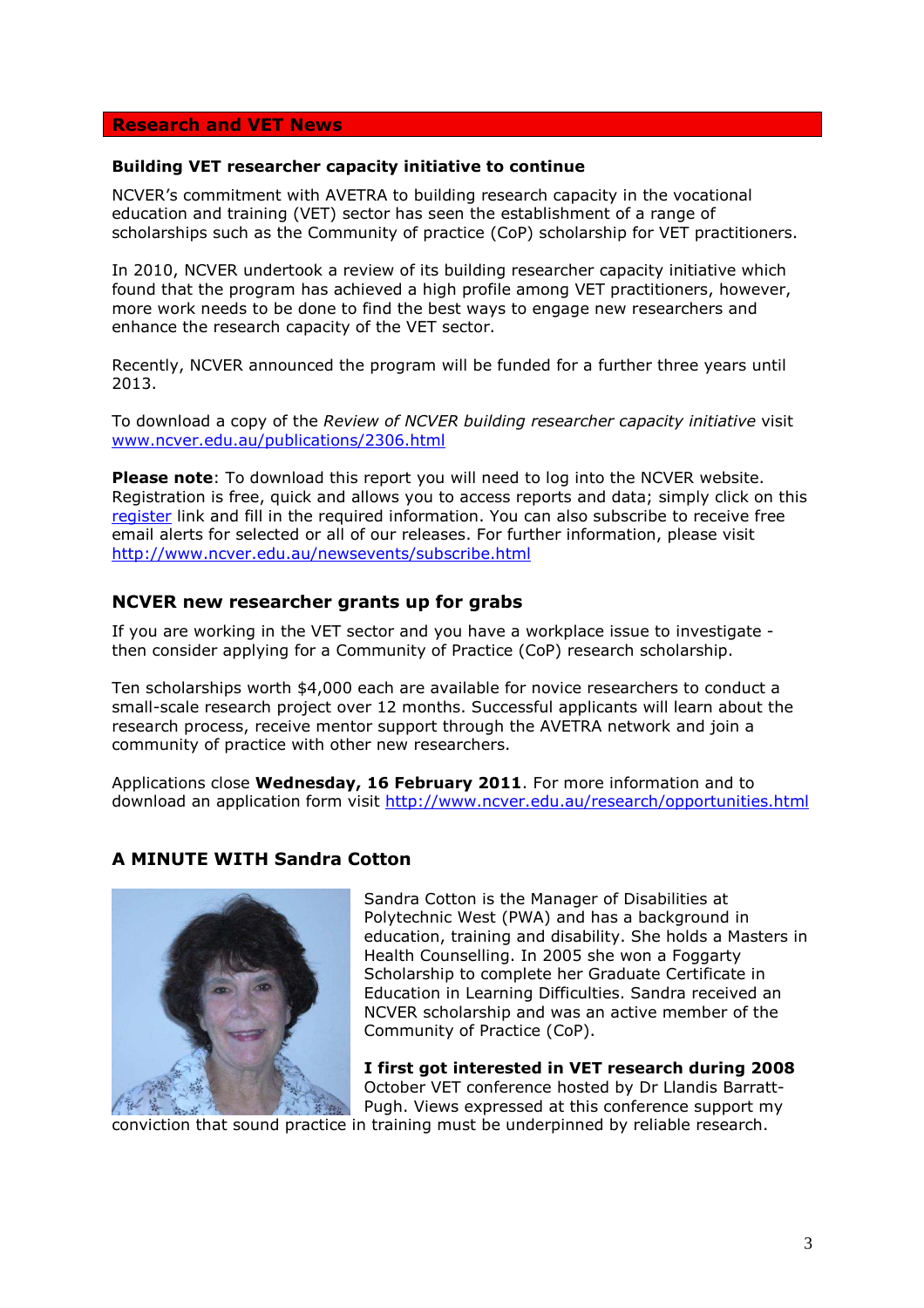**Two people who inspired me most to conduct research** were Llandis Barratt-Pugh and my two consecutive directors at Polytechnic West, Blaire Marsh and Dr Sharee Hogg. Sharee Hogg was also very supportive throughout the process, acting as a critical friend. Most inspiring during the process was my Australian VET Research Association (AVETRA) mentor, Moira Watson. Her encouragement and advice were invaluable.

**The area of VET research that interests me most** is the re-engagement of those disadvantaged who are often community members with low educational levels and resultant lack of skills. Inclusive training has the potential to offer this group an alternative and a chance of a profession or trade.

**Methodology that I have used is** a qualitative with mixed methods for data collection. Students participating in the project completed a questionnaire, sometimes with the help of a scribe. Lecturing staff and support workers participated in focus groups and family and other key staff were interviewed.

**The most interesting piece of VET research** I conducted was as a new researcher with NCVER, investigating the strategies that assist with completion rates of apprentices with a learning disability. Feedback from the staff and students supported my assumption at the outset of the study but shed new light the matter. The level of interest from the staff involved was most encouraging.

**Currently I am researching** a toolbox of strategies that will assist the industry staff to make reasonable adjustment (supports) for students with disability. This is being carried out with a lecturer seconded from trade training. As a pilot at PWA, it is viewed with interest by other training organizations with intentions to share the finished product.

*Each edition of AVETRA News will feature a special interview with a VET researcher. If you are interested in being featured or you know someone who might – please get in touch with either Sarojni Choy or Phil Loveder.* 

### **Conferences and other Events**

## **Advance Notice of the 4th International INAP Conference (International Network on Innovative Apprenticeship), Beijing, 26-27, May, 2011**

The conference theme is 'Ensuring Acquisition of Expertise: Apprenticeship in the modern economy'. Abstracts will be due by December 15<sup>th</sup>, 2010 and 2000-word summaries of papers by January  $15<sup>th</sup> 2011$ . Full details will be available shortly on www.innovative-apprenticeship.net, or contact Erica Smith the Australian INAP network co-ordinator on e.smith@ballarat.edu.au or (03) 5327 9665.

### **Gaining the Edge – Outcomes, Equity and Innovation, Victorian TAFE Association, 3-4 May, 2011, Hilton on the Park, Melbourne**

Details on the conference will be released shortly. Go to the following website for more detail - http://www.vta.vic.edu.au/?Name=Events\_State\_Conference

#### **Human agency and biographical transformations - adult learning and education and life paths, ESREA, 3-6 March, 2011 University of Geneva**

Recent evolutions in contemporary societies have provoked a number of profound transformations in adults' life paths. The traditional biographical standard based on a three-stage model seems to have become obsolete: (i) learning during childhood and youth, (ii) working and becoming parents during adult life, (iii) withdrawing from active life at retirement age : this simple structural model, containing only a small number of biographical transitions and life cycles, would appear to belong to the past.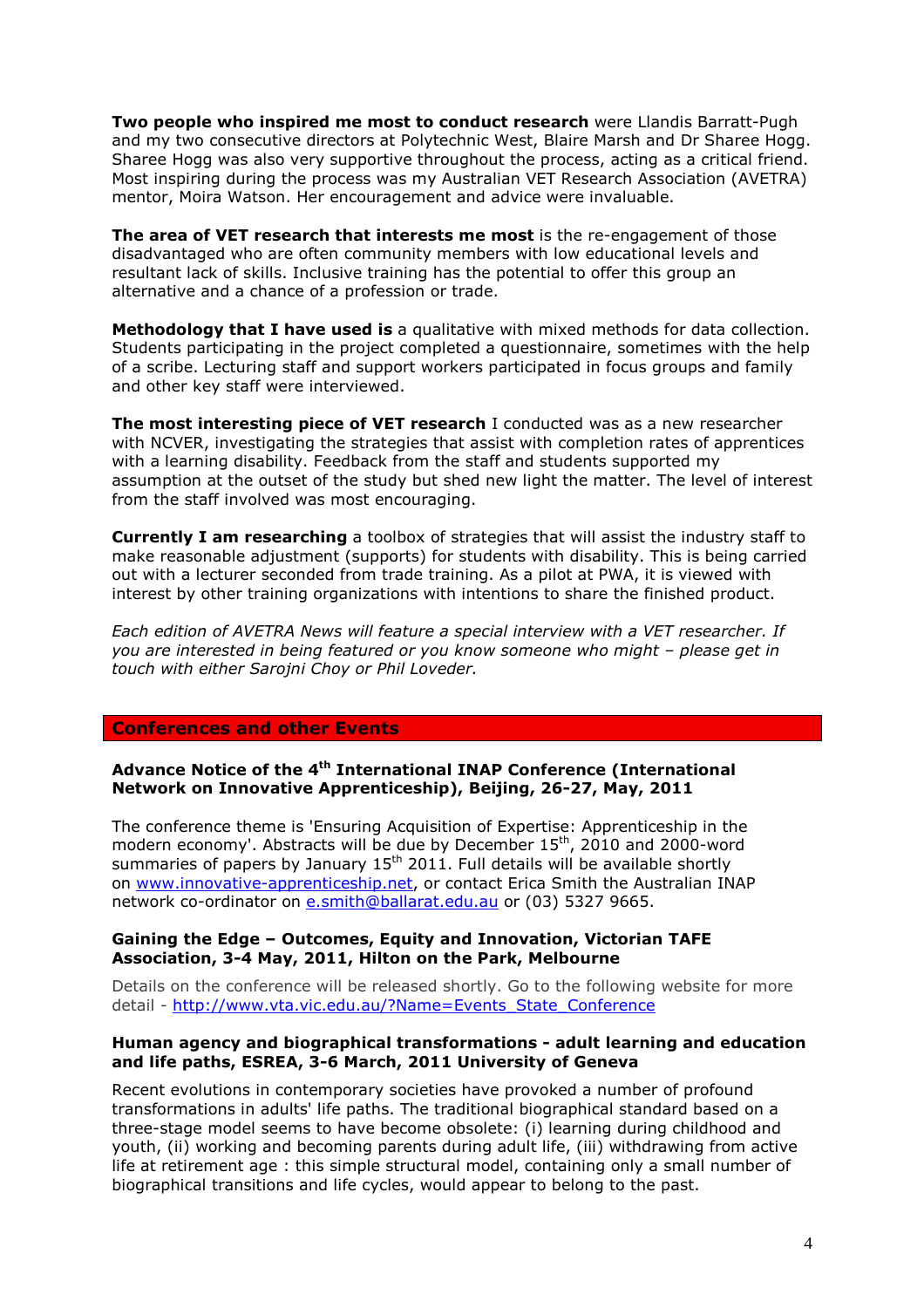New forms of contemporary biographies are characterised by numerous transformations, which are the result of the many tests and trials that the adult subject is likely to encounter in the course of his/her life. Transitions and bifurcations, linked to the many changes currently taking place in contemporary societies, may intervene at any moment. In place of any available models of the stable life path, there appear to be a number of hypotheses about transformations that are difficult to predict in terms of education, professional and personal life as well as a number of other existential considerations.

These biographical transformations require adults to develop new forms of human agency: in the contemporary social context, the subject's capacity to act and react is potentially decisive but unevenly distributed.

The 2011 conference in Geneva will attempt to explore contemporary transformations in life paths and the new forms of human agency that they demand of adults disposing of very unequal resources. It will also aim to deepen our understanding of how education and training, as a means of supporting potential agency, can accompany and provide support for the contemporary adult faced with multiple transformations.

Further information can be found at: http://www.esrea.org/life\_history\_network?l=en

## **2011 Call for Proposals, Toronto, Ontario Canada June 10** ‐**12, 2011 Pre-Conferences on June 9th 2011**

The 52<sup>nd</sup> Annual Adult Education Research Conference and the 30<sup>th</sup> National Conference of the Canadian Association for the Study of Adult Education (Association Canadienne pour l'Études De l'Éducation des Adultes) will be a joint conference sponsored by the Ontario Institute for Studies in Education, University of Toronto. Deadline for receipt of proposals is the 3rd October, 2010.

Further details will be found on the AERC website at http://www.adulterc.org/, and on the CASAE/ACÉÉA website at http://www.oise.utoronto.ca/CASAE/

### **2012 RC33 Eighth International Conference on Social Science Methodology**

The RC33 Eighth International Social Science Methodology will be held in Sydney, Australia. Tentative dates for the conference are 9 - 13 July, 2012, but these dates are NOT yet finalised.

More information will be available at http://www.acspri.org.au/conference2012 by December 17, 2010.

# **Recent Publications**

**Skilling Australia for the future?: A study of quality assurance in Australia's Vocational Education and Training sector**, Frank Wogbe Agbola and Kenneth Lambert, Journal of Vocational Education and Training, Vo 62, No. 3, September, 2010, pp. 327-349

This paper reviews the evolution of Vocational Education and Training (VET) in Australia and examines what impact policy reforms have had on quality assurance in VET; identifying some challenges and opportunities facing the sector in the changing global economy.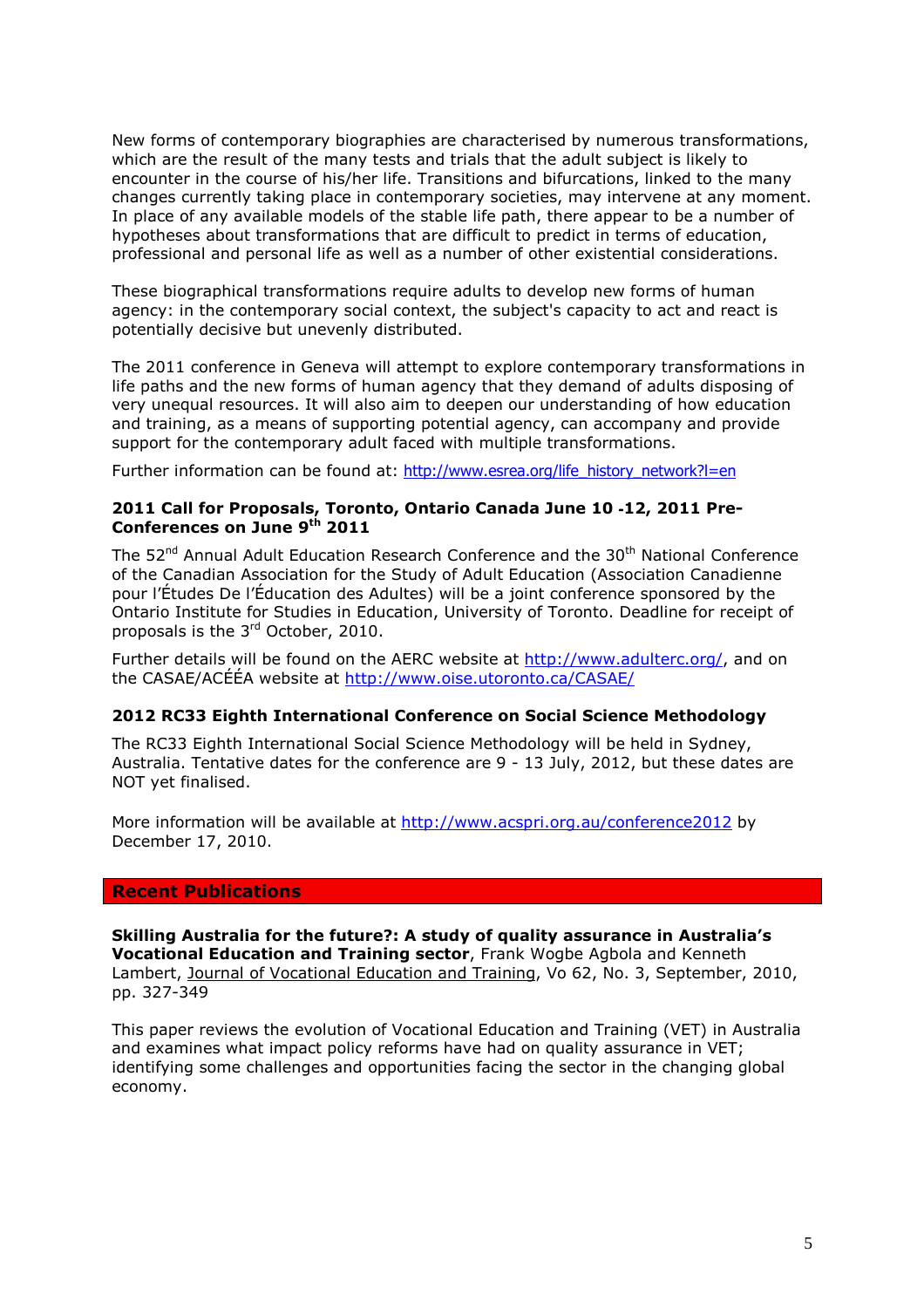**Planning for Technical and Vocational Skills Development** by Kenneth King and Robert Palmer, Fundamentals of Educational Planning No. 94 2010, 145 pp. Download electronic publication: **www.iiep.unesco.org**

The position of skills development on the agenda of policy-makers and development agencies improved markedly around the turn of the 21st century. This book tracks the ways skills have gained importance both in the developing and the more industrialized world. It analyses critically the multiple 'drivers' of skills development and the linkages of skills to the knowledge economy, growth, and employment in an increasingly competitive world. It also acknowledges the many modalities and delivery systems for skills development, arguing that this institutional diversity, often spread across several ministries and training authorities, has made it more difficult to give a national account of the skills development sector. The re-emergence of skills has triggered many reform initiatives associated with TVSD, some of which have become almost 'fashions' and are in danger of being adopted without sufficient evidence of their effectiveness. This work provides cautionary advice and fresh insights that planners will find rewarding.

## **VET leadership for the future: contexts, characteristics and capabilities by Hamish Coates, Lynn Meek, Justin Brown, Tim Friedman, Peter Noonan and John Mitchell**

**http://research.acer.edu.au/cgi/viewcontent.cgi?article=1013&context=hig her\_education** 

Melbourne, Victoria: Australian Council for Educational Research, 2010. vi, 72 p. This study examines leadership in Australia's vocational education and training (VET) sector and paints a picture of what VET leaders do, and of how they can do it best. The study reveals VET leaders view managing change as more important than teaching and learning, which are flagged as the least important facets of their work. VET leaders have the capacity to manage industry and clients, but need skills to deal with new complex contexts that juggle competition with regulation. The recommendations of the report for identifying and developing future leaders include better leadership training focused on concrete change management skills and reshaping the approaches used for leadership selection. Boosting development among emerging leaders is also identified, as well as providing more definition and structure to the profession of VET leadership.

#### **Mind the gap: school leaver aspirations and delayed pathways to further and higher education by Tom Stehlik, Journal of education and work, Vol. 23, No. 4, September 2010, pp. 363-376**

It is claimed that a 'gap-year' experience will help participants acquire 'soft skills' needed in the modern world of work, develop social values allowing them to better adapt to university life and ultimately become more attractive to employers. Reference to the literature and data from surveys of Australian school and university students addresses the 'gap-year' phenomenon and how it can be defined and theorised. The paper explores reasons why school leavers delay transition into further education and what they do instead, queries whether 'gapping' provides significant development of 'soft skills', and concludes that the 'gap-year' trend has implications for recognising work experience and informal learning in the workplace.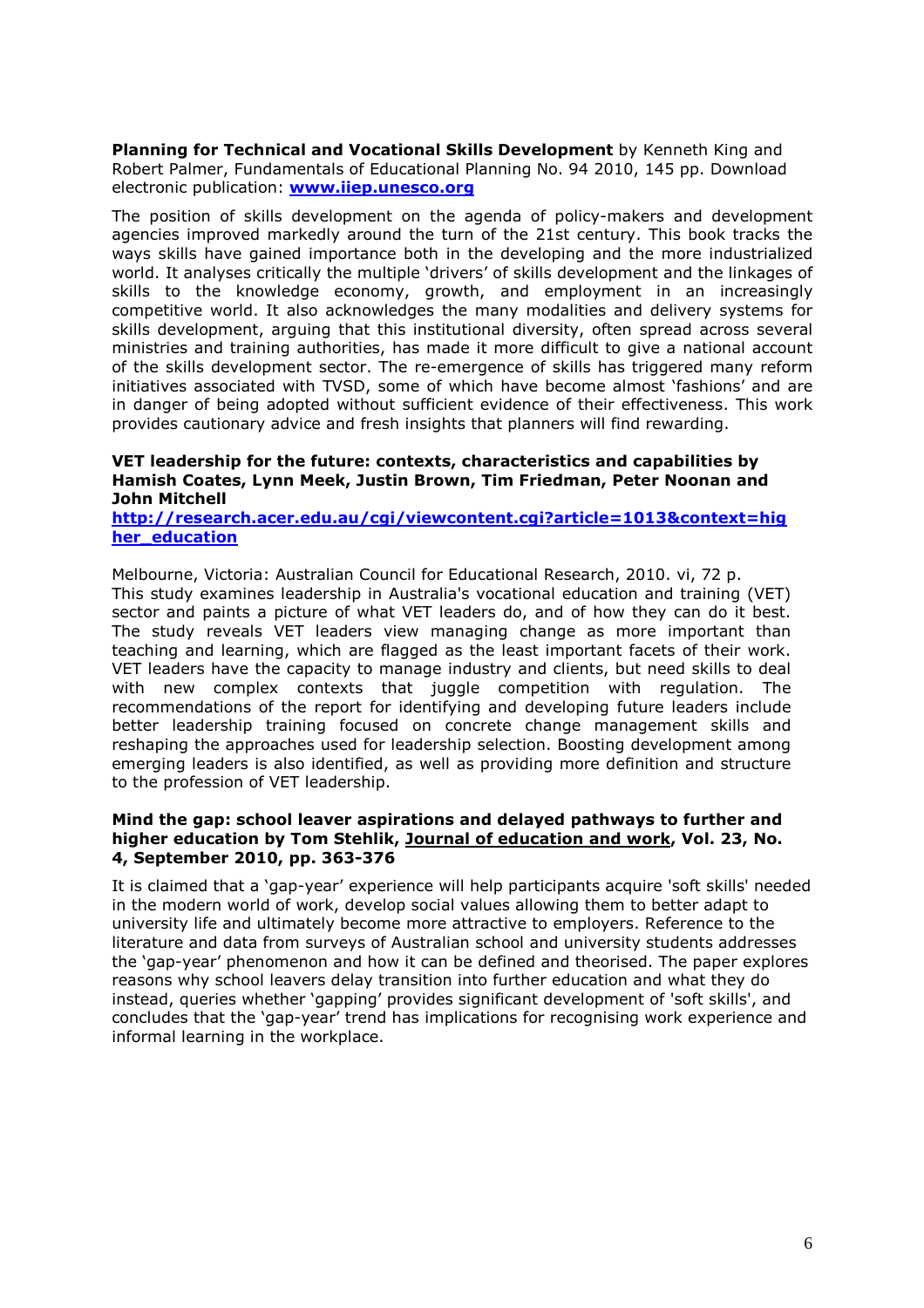### **About AVETRA**

AVETRA is the peak professional association for VET researchers. Its ability to be a sustainable and viable association depends on its membership. Members are urged to continue their membership and to encourage their colleagues to join AVETRA. AVETRA services include:

- An annual VET international research conference
- Two editions of *International Journal of Training Research per annum*
- The quarterly AVETRA e-newsletter with the latest news in the VET sector as well as VET research.
- The new *Research Today* publication twice a year.
- OctoberVET workshops organised by AVETRA members in centres as widely spread as Perth, Darwin, Townsville, Brisbane, Sydney, Melbourne and Adelaide.
- The AVETRA website with VET research links and information
- Awards for VET researchers including the joint award with TAFE Directors Australia, the Berwyn Clayton Award, The Ray Barker Award, and the AVETRA Best paper Award.

HELP AVETRA help VET research and join now if you are not a member. Full **\$160** (GST inclusive) and Student memberships **\$80.00** including GST are available.

| President: Dr Llandis Barratt-Pugh<br><b>Edith Cowan University</b><br>Pearson Street<br>CHURCHLANDS WA 6018<br>Ph: 0415 233 023<br>I.barratt pugh@ecu.edu.au                                                                | <b>Immediate Past President: Professor</b><br><b>Erica Smith</b><br>University of Ballarat<br>Mt Helen Campus<br>PO Box 663<br><b>BALLARAT VIC 3353</b><br>Ph: +61 3 5327 9665<br>e.smith@ballarat.edu.au |
|------------------------------------------------------------------------------------------------------------------------------------------------------------------------------------------------------------------------------|-----------------------------------------------------------------------------------------------------------------------------------------------------------------------------------------------------------|
| <b>Vice President: Ms Ruth Wallace</b><br>Faculty Of Education Health & Science<br>Charles Darwin University<br>Ellengowan Drive<br>DARWIN NT 0909<br>Ph: +61 8 8946 6390<br>Fax: +61 8 8946 6151<br>ruth.wallace@cdu.edu.au | <b>Treasurer: Mr Kevin Heys</b><br>TAFE NSW - South Western Sydney Institute<br>Cnr Hoxton Park & Banks Roads<br>MILLER NSW 2168<br>Ph: +61 2 9825 7322<br>kevin.heys@tafensw.edu.au                      |
| <b>Secretary: Dr. Michele Simons</b><br>University of South Australia<br>Mawson Lakes Boulevard<br><b>MAWSON LAKES SA 5095</b><br>Ph: +61 8 8302 6427<br>michele.simons@unisa.edu.au                                         | <b>Professor Stephen Crump</b><br>University of Newcastle<br><b>Central Coast Campuses</b><br>Ourimbah Campus<br>Ph: +61 2 43 484007<br>stephen.crump@newcastle.edu.au                                    |
| <b>Dr Alicia Boyle</b><br>Social Partnerships in Learning Research<br>Consortium<br>School of Education<br>Charles Darwin University<br>Darwin NT 0909<br>Australia<br>Ph: +61 8 8946 7267<br>alicia.boyle@cdu.edu.au        | Dr Annette Foley (Membership<br>Secretary)<br>University of Ballarat<br>Mt Helen Campus<br>PO Box 663<br><b>BALLARAT VIC 3353</b><br>Ph: +61 3 5327 9764<br>a.foley@ballarat.edu.au                       |